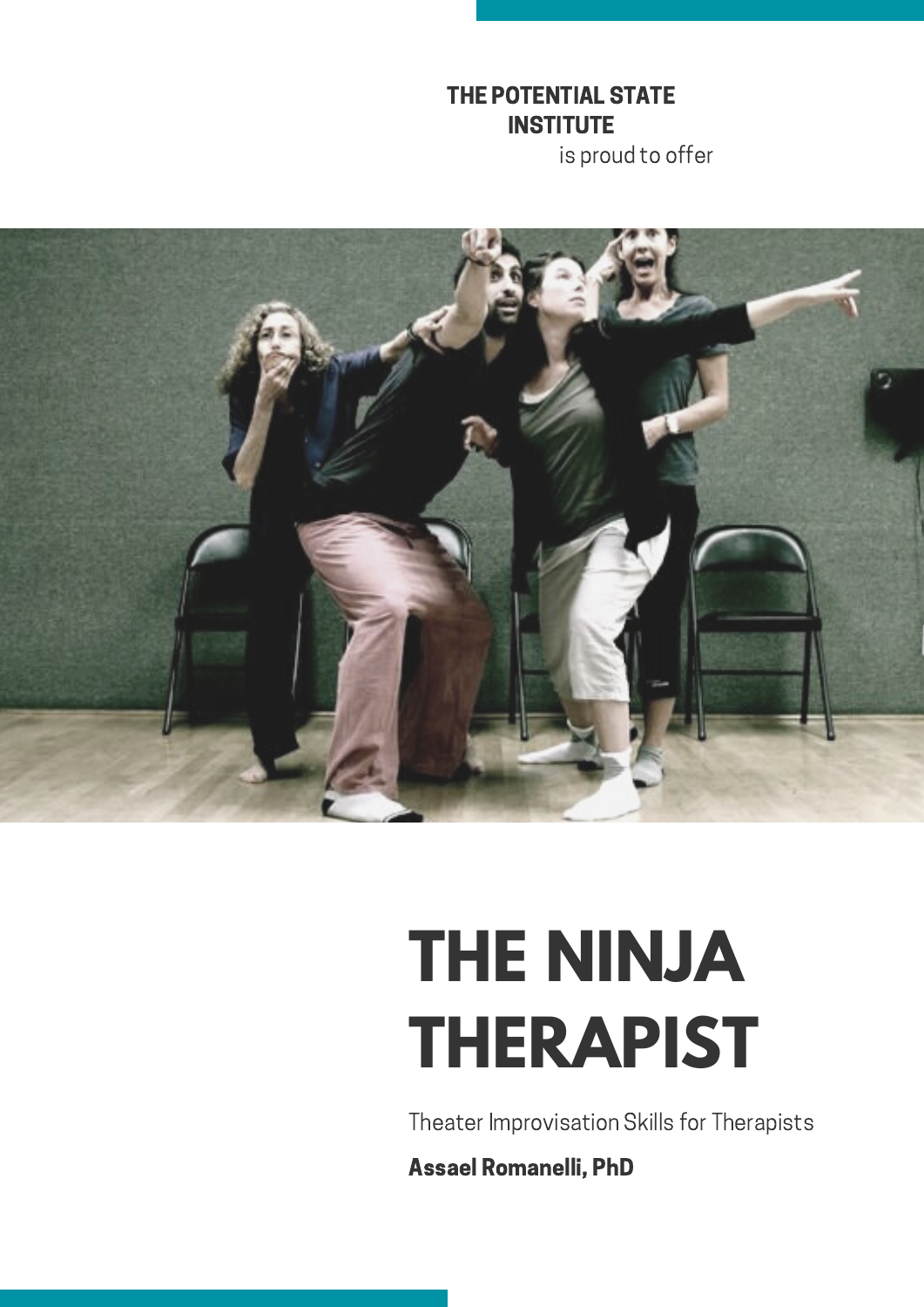### **THE NINJA THERAPIST**

The Ninja Therapist is the bold therapist who is willing to utilize their whole self and everything that arises in the here-and-now clinical encounter, in order to maximize growth, understanding, therapeutic alliance, and play.

Ninja therapist training is aimed at clinicians from all disciplines, who are ready to enrich their toolbox and clinical outlook.

### **"Anything worth knowing, can't be taught. " - Carl Whitaker**

This training is based on the groundbreaking 6-year research on theater improvisational skills for therapists conducted by Dr. Assael Romanelli. It has been since taught in Germany, the United States, and several academic and clinical institutes around Israel for hundreds of clinicians.



Ninja therapist training is highly experiential and includes an integrative psychotherapeutic and improvisational theoretical component coupled with theater improvisational skills in pairs and small groups. Ample time is given for Q&A and peer supervision.

The training includes articles, videos, and other resources that will help participants integrate these skills for immediate application.

No need for prior training in theater or improvisation, only curiosity, and wonder.